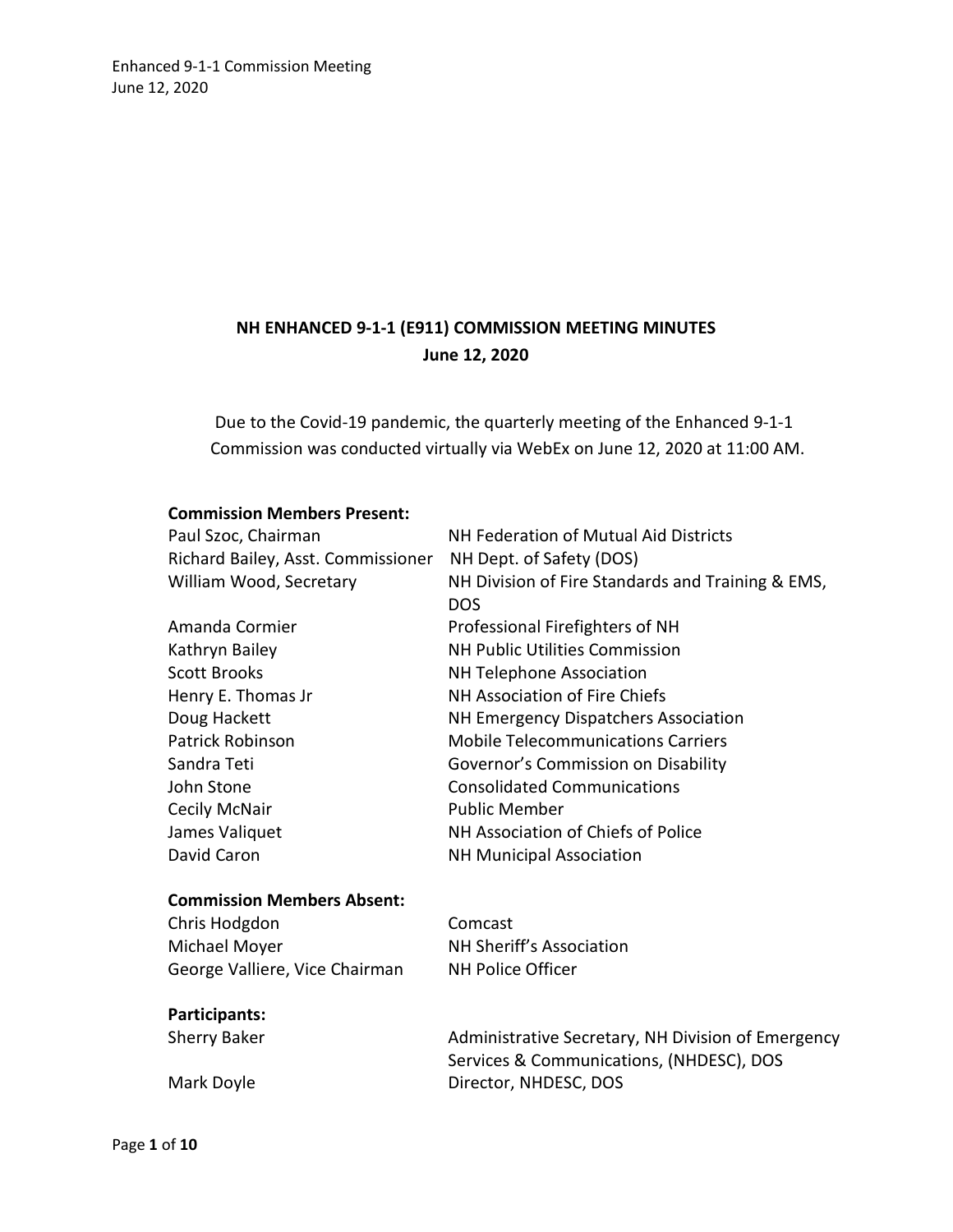| Robert Lussier        | Assistant Director, NHDESC, DOS                                |
|-----------------------|----------------------------------------------------------------|
| Steven Lavoie         | Director of Administration, DOS                                |
| Robert Brown          | <b>INdigital</b>                                               |
| Sean Goodwin          | Administrator IV, NHDESC, DOS                                  |
| <b>Timothy Scott</b>  | IT Manager IV, NHDESC, DOS                                     |
| Matt White            | Info Tech Manager IV, NHDESC, DOS                              |
| Deb Bray              | Supervisor IV, NHDESC, DOS                                     |
| John Stevens          | Coordinator, Statewide Interoperability, NHDESC,<br><b>DOS</b> |
| <b>Thomas Andross</b> | <b>Grafton County Sheriff Department</b>                       |
| <b>Bill Pelchat</b>   | Info Tech Manager IV, NHDESC, DOS                              |
| <b>Philip Sisk</b>    | <b>Mission Critical</b>                                        |

### **1. Approval of the minutes from the March 13, 2019, NH Enhanced 9-1-1 Commission meeting**

Chairman Szoc called for approval of the March 13, 2020 meeting minutes. Commissioner Kate Bailey motioned to accept the revised minutes and Commissioner James Valiquet seconded the motion. The minutes were unanimously approved by those present; Cecily McNair abstained as she did not attend the March meeting.

### **2. FY20 Surcharge Receipts**

### **2. A. Financial Report (Steven R. Lavoie, Director of Administration)**

1. Discuss year-to-date expenditures & surcharge

- Surcharge receipts are on track and the E9-1-1 fund is healthy.
- Expenditures are in line at this point. The Division does a great job of managing its expenditures.
- Projecting spend rate is well below the appropriations of 88%
- At this point, the fund remains healthy and well positioned to absorb any ongoing costs of maintaining the 9-1-1 system as well as implementing new Next Gen -9-1-1 compliance services.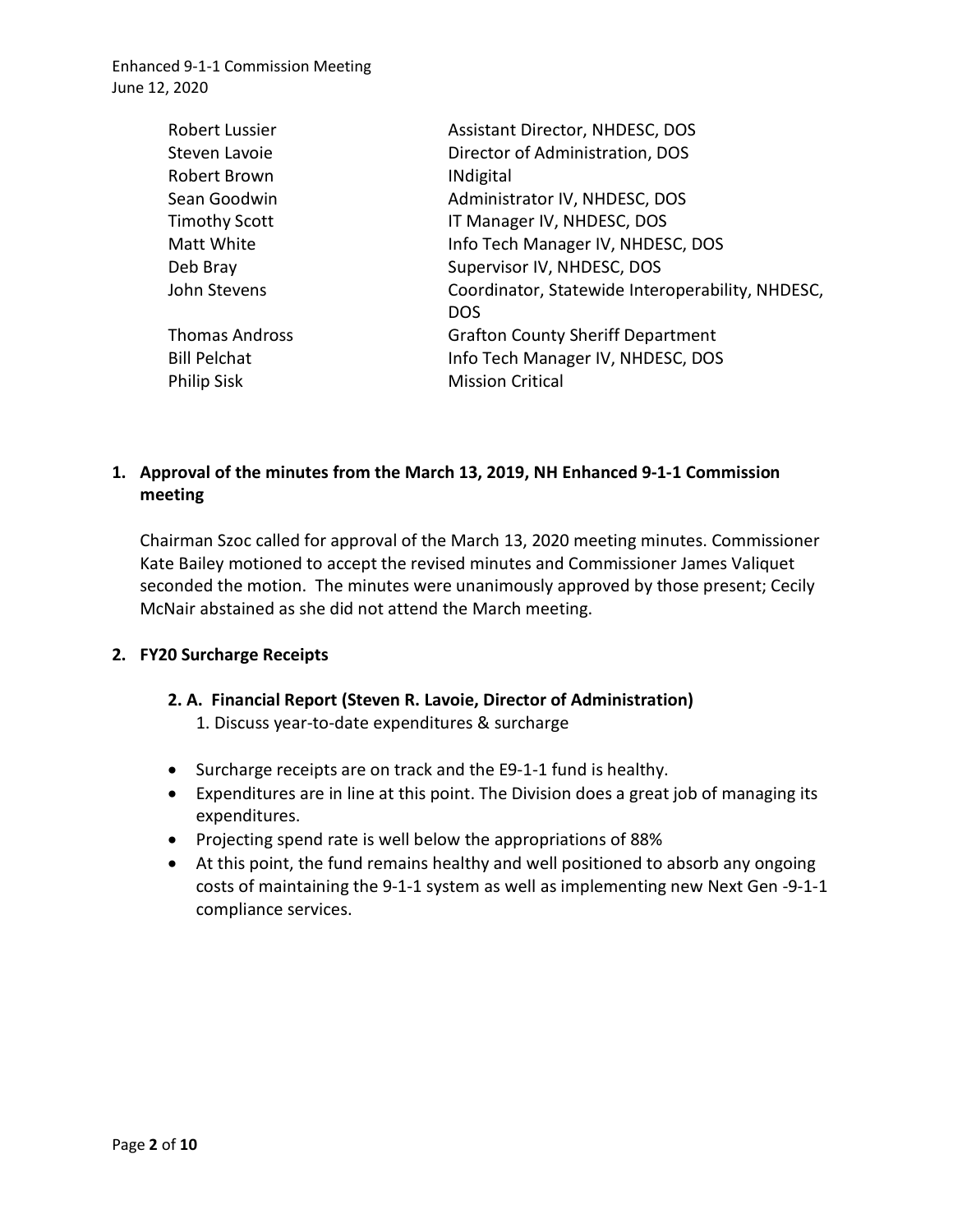### **3. Division Reports**

- **A.** Administration Section (Robert Lussier, Assistant Director)
	- 1. Administration Update
	- 2. Emergency Communications Command Vehicle Event List
	- 3. Wanda Scott (9-1-1 Outreach & Education & Social Media Report)
	- 4. Emergency Communications Budget Preparation Presentation

### **Asst. Director Lussier reported the following:**

- Budget was submitted to Director Lavoie's office on May 15, 2020. All Divisions were given a two week extension because of the pandemic.
- Next stage of budget process during July the Division will have a budget meeting with the Commissioner's office.
- The agency operating budget will be submitted to Administrative Services on September  $18<sup>th</sup>$ . On October  $1<sup>st</sup>$  the agency operating budget will be released to the public.
- As part of the budget process, we were tasked to complete a program review. The program review identified many programs that spanned the Division's sections and bureaus. It was a deep dive into what the Division does which was enlightening.
- The Division was given permission to make two purchases at the end of the fiscal year. One was the Cisco Firewall for both Concord and Laconia PSAP's and the other was the replacement of a component of the PSIC microwave system.
- Continuing with the vendor on Call Delivery Network contract
- Most of the Administrative staff has been teleworking since the pandemic started. It has been a different experience with Administrative staff, teleworking and processing purchase requests and invoices electronically as opposed to the paper process.
- We met with the Peer Support Team to discuss strategies for employee wellness life after the pandemic to get back a sense of normalcy.
- The Peer Support Team is developing an 'after care' plan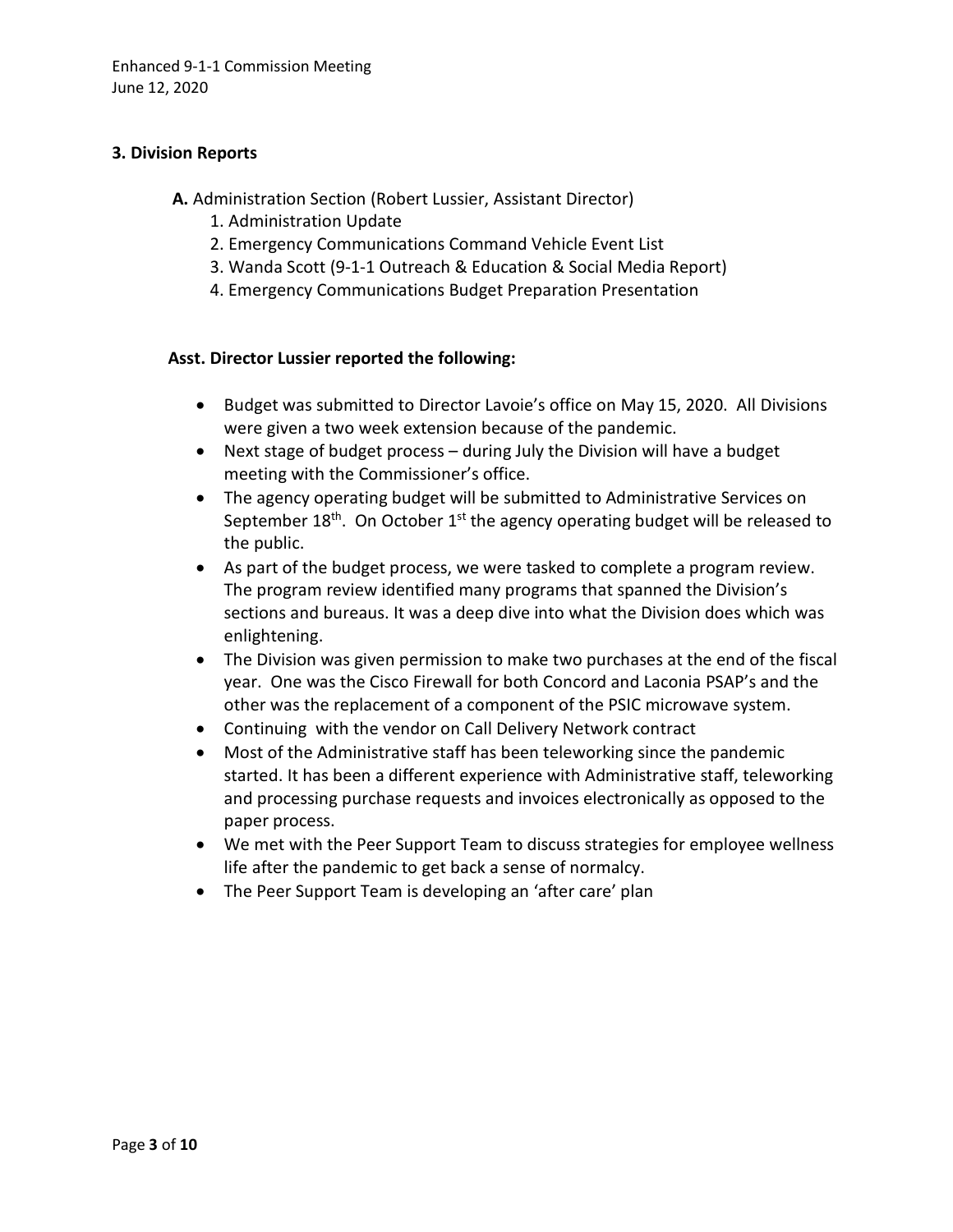### **B. Report on Special Projects (William Pelchat, Info technology Manager IV)**

- 1. Status on NHVIEWW
- 2. Status on the Wireless Asset Manager
- 3. Information on DOS GIS Assistance

### **William Pelchat reported the following:**

- Providing SEOC with GIS support during the current COVID-19 activation
- GIS general activities during this activation:
	- o Large and small format print requests of maps and signage for SEOC and DOS, HSEM planning
	- o Daily briefing maps provided to the Governor and HSEM for planning
	- o Request public status maps
	- o Numerous on demand maps either printed or in PDF form, for the following:
		- **COVID19 testing**
		- Alternate care sites
		- **PPE delivery sites**
		- **PPE pickup sites**
		- **Funeral Homes**
		- Convenient MD Locations
		- **Hospitals, Urgent Care Facilities, PODS ESF 8**
		- **U** Volunteer Management, PODS ESF 14
		- **Primary dispatch map with alternate care sits and NHNG Readiness** Centers ESF 2
- 9-1-1 Data Operations Web Application and 9-1-1 map data layers, to facilitate work from home
- Geo-processing model nightly data synchronization between 9-1-1 production data base and Web application map layers
- Hospital and Nursing Home/Assisted Living exposure and PPE survey data entry and dashboard
- Support FEMA region 1 dashboard COVID19 data, data entry web application, data from DHHS
- Dashboards for call volume and police/fire/ems, data sourced from WEBEOC
- Providing Web EOC AGO (ARC GIS Online Organization Access
- Support of DOS State Police and Marine Police Dispatch, with internal NHVIEWW web application sites and various map data layers and services
- Planning for AGO Enterprise system installation to replace the aging AVANCE VMS hosting the map data service for our AGO/NHVIEWW and CAM. (due to COVID19 implementation has been delayed)
- Daily processing of cell panel data
- Support for DESC Public Safety VIEWW Portal
- AGO/NHVIEWW hosting various dashboards and web applications
- Support Cybertron Web GIS Platforms which is the internal NHVIEWW system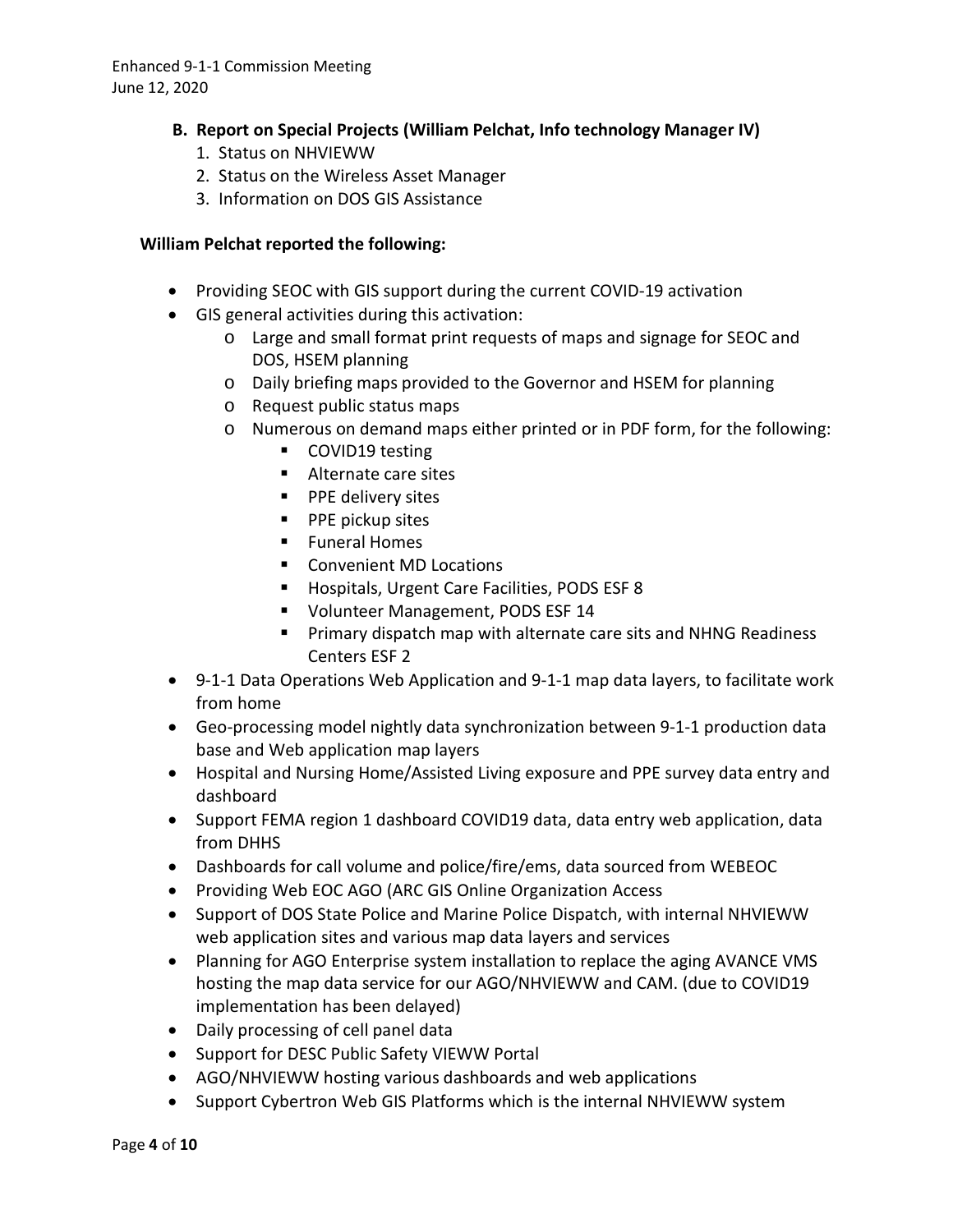### **C. Report on Data Operations: (Matthew White, Information Tech Manager IV, Data Operations)**

- 1. Update on Mapping and Database activities
- 2. Update on Emergency Notification System (ENS) replacement
- 3. Schools Statewide Telephone Emergency Preparedness Project (S.T.E.P.)
- 4. Update on MLTS Discrepancies and Resolutions

### **Matthew White reported the following:**

- The telephone database contains approximately 641,667 records
- Partial address conversions have occurred in three cities and towns affecting 34 customer records
- Mapping Database contains 688,588 addressable points
- Mapping Database contains 74,596 landmark points
- Mapping Database contains 54,592 building footprints
- Mapping Database contains 235,286 road segments
- Emergency Notification System has 57 communities participating
- There were 224 reported MLTS discrepancies and 69 MLTS discrepancies remain open
- March 23<sup>rd</sup>, the DataOps Unit was able to fully transition to a home environment with only two days' notice, due to COVID -19 pandemic
- Eleven of our seventeen team members were at some point reassigned to support other agencies throughout COVID-19 pandemic
- On-boarded 12 new liaisons for communities
- Provided COVID-19 support through reassignments and Protocol 36 reconciliation
- Harmony Homes Assisted Living Their 1 Stagecoach Rd, Durham location is sending 9-1-1 calls with the correct address. We have been insistent that they correct this situation since December 2018. There have been 23 discrepancies logged over this timeframe.
- There was a reduction in ALI discrepancies due to lower call volume
- Routine address changes also declined, while MSAG updates increased 61%
- Daily updates from carriers and service providers continues without interruption
- Generated 17k data points
- Started 6 new town map books, with another 5 ready for field checks
- Developed a grid system for the State based off the USNG (United States National Grid)
- Bretton Woods Project- worked with the towns of Carroll and Bethlehem to map the Bretton Woods Ski Area and coordinate new addresses for all their properties.
- State Police ESZ Project (Emergency Service Zone) Completed the year-long project to map out the existing ESZ's for the State Police.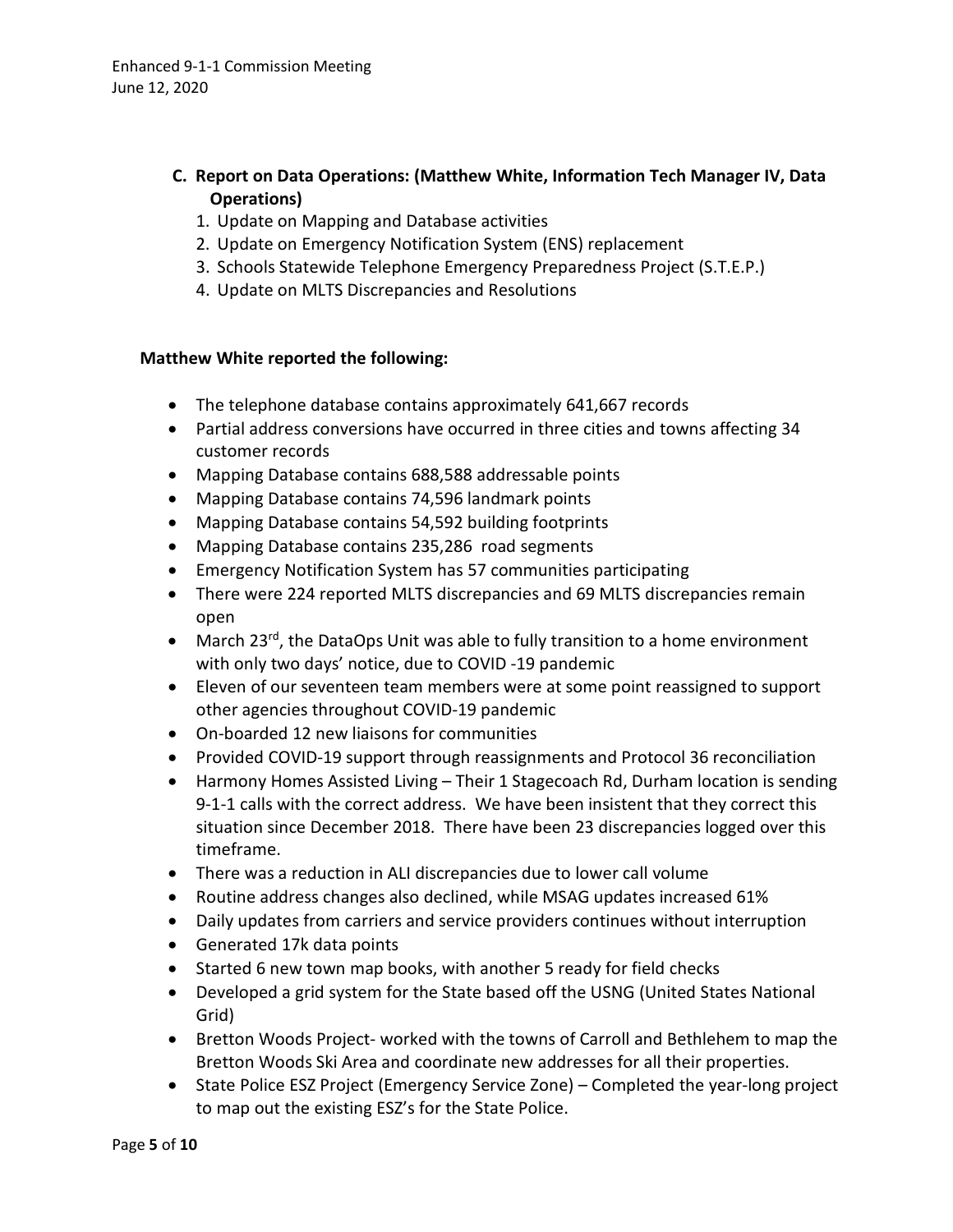- **D. Report on PSAP Operations and Report on Emergency Medical Dispatch: (Deb Bray, Supervisor IV)**
	- 1. Update on PSAP operations
	- 2. Agency Call Statistics Report
	- 3. ACE Performance Standard Report
	- 4. Update on Training Division
	- 5. Derick Aumann Coronavirus Presentation

### **Deb Bray reported the following:**

- Currently have 9 Telecommunication Specialists I vacancies, 3 Telecommunication Specialist II vacancies, plus 4 part-time vacancies - 48 Telecommunication Specialist in total
- There was a decrease in call volume of approximately 4500 calls compared to April 2019.
- Protocol 36 update was deployed in response to the COVID-19 pandemic in an effort to warn responders of potential scene safety issues related to the illness.
- In the first few days of deployment, we averaged 70 CC (Chief Complaint) 36 calls/day, based on the initial rules of the protocol.
- During the last week of May, changes were made to TC call interrogation to be symptom related rather than simply care related. This was done based on feedback received by responders and dispatch agencies that there was an overuse of the protocol.
- This change resulted in highly accurate reporting of symptoms to dispatch centers that could indicate a potential COVID-19 case rather than the use of multiple protocols.
- During the week of June 2nd, the reviewed chief complaints demonstrated the information reported to dispatch was in line with the CDC recommended "reported Covid symptoms" averaging 25 CC36 cases per day.
- With the slow reopening of the State, we are having an internal discussion regarding discontinuing the use of the protocol. We'll keep in place our standard "flu/COVID exposure" which is asked on all applicable calls.
- National Public Safety Telecommunicators Week was postponed from its nationally recognized week in April and has been rescheduled to the first week in September. This postponement gave us an opportunity to address the pandemic and will allow us to celebrate our TC's in a fashion not possible 2 months ago.
- The most recent group of trainees hired on February 14 were released from training in mid-May. Of the 7 hired, 5 of them completed the program and are welcome members to our team.
- Preparing to start a new class dependent on the waiver being signed by the Governor. Due to the delay, the earliest projected date that we'd have reinforcements in the PSAP for call taking would be late October/November.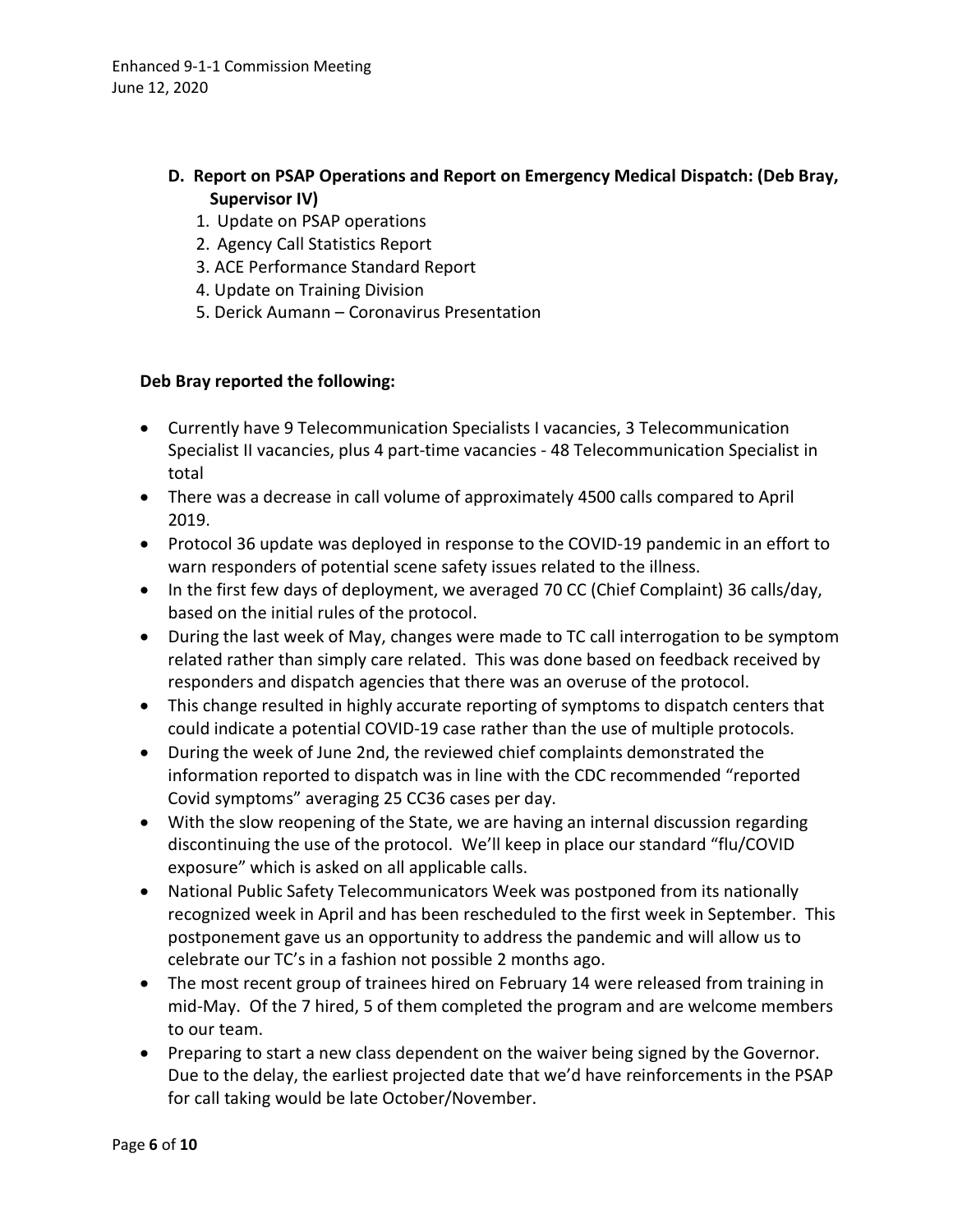### **E. Report on Information Technology (Tim Scott, Information Technology Manager V)**

- 1. CAD and Dispatch Center PC Upgrade Project
- 2. Contract Renewal for Call Delivery Network
- 3. Contract Renewal for CPE
- 4. GIS Infrastructure Upgrades

### **Tim Scott reported the following:**

- In March we sustained three failures at the same time. This was an all-day response by all of the IT staff and all the vendors. We relocated staff from Laconia to Concord for approximately twelve plus hours and we handled all 9-1-1 calls. The fiber was repaired and we put in a few things to improve the situation based on that. Hats off to our IT team, Indigital and AK Associates for their excellent work.
- Final stages of the Network Delivery RFP. We're going to add a few things such as more redundancy and cyber security abilities.
- The CPE refresh, which is the kind of hardware refresh for all the calltaking equipment. This is in the review process. Meeting on Monday to go over the scoring.
- Deployment of dispatch center PCs is 75% completed
- Jarod Guay and Paul Connolly did great job to prepare DESC staff for teleworking. They upgraded our internet pipeline and got licensing and lending licensing from Cisco. It was a big effort and went really well. Tom Audresse has been our remote Working and Help Desk Liaison – he is doing a great job.
- Work will begin again on the public view migration with our staging service and then will do some testing and start to build it out the middle of next month.
- Continue to support the State Police on their new CAD project.
- Future plans to replace our internal network to support Next Gen functionality.

## **F. Communications Maintenance Bureau (Pete DeNutte, Assistant Director and Sean Goodwin, Administrator IV)**

1. Update on Radio Communications Maintenance

### **Sean Goodwin reported the following:**

- The new radio system entered the 1 year warranty phase on May 1, 2020. Motorola still working on our Concord/Laconia failover capability as well as the functionality of the mobile dispatch consoles. The recent protest events and COVID-19 have put these units to very functional operational tests.
- We continue to respond to incidents across the state to support communications interoperability situations. This past quarter we have been supporting communications and video transfer back to the state EOC for protests in Manchester, Nashua, Concord, Hampton, Portsmouth, Dover and Salem.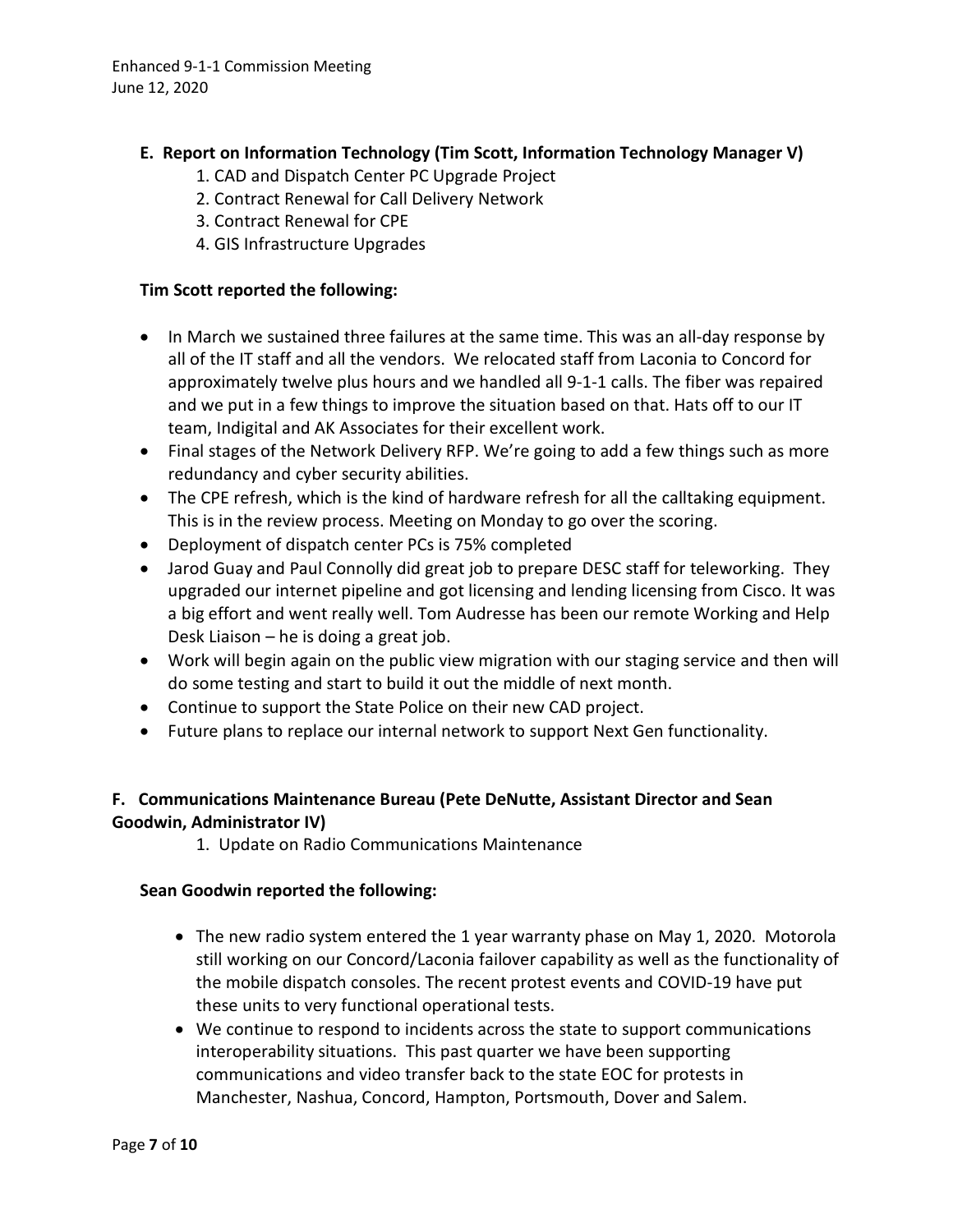- Worked with SWIC John Stevens to deploy MutuaLink as an interoperable communications platform for the Alternative Care sites around the state and migrated it to support the National Guard staffed COVID-19 testing sites.
- Coordinating the functional improvements of the Hampton Beach/Lifeguard communication systems and will be engaging with the various response stakeholders along the coast for interoperability testing in the future.
- The filling of our Comm Tech II position and our ESF-2 Emergency Communication Specialist is currently on hold due to the COVID-19 budget restraints.
- Pleased to report that we have grown our Command Truck and Trailer Drivers capability from 2 to 6 and all drivers now have their CDL-A license.
- All post winter tower climb initial inspections and repairs have been completed with the exception of Kearsarge, which is scheduled for next week.
- Mt. Washington, a major microwave hub, received some much needed repair due to winter damage.
- HVAC preventative maintenance contract in place with our first scheduled service occurring yesterday at Hyland Hill in Westmoreland. All DNCR owned sites are not on the same preventative maintenance contract.
- We have coordinated generator refueling via helicopter and maintenance services on Belknap and Kearsarge, which now includes fuel monitoring and remote notification of generator operation at Belknap, Kearsarge to follow.
- Six tower sites with remote fuel monitoring and 3 more lined up for the summer.
- Continue to focus on improving power reliability and monitoring at all of our sites, which also supports the reliability and uptime of the communication systems many Centers operate at collocated sites.
- COVID-19 has expanded the function and responsibilities of ESF-2 in the State Emergency Operations Center. Under the direction of Assistant Commissioner Bailey, we coordinated the standing up of almost 200 call taking stations to support 2-1-1, the public health hotline and NH Employment Security.
- Special thanks to our 9-1-1 Field Representatives who stepped up to augment our role in the ESF-2 communications area. Specifically Kenny-Lynn Dempsey and Marissa Jones who have provided needed staffing support.
- The 2020 Imagery project was removed from the Governor and Council meeting on March 25 due to COVID-19 financial concerns. We are hopeful that it may be possible in 2021.

### **4. Statewide Interoperability (John T. Stevens, Statewide Interoperability Coordinator)**

### **John Stevens reported the following:**

- Scheduling and re-scheduling has been the mantra for the office
- Waiting guidance on Federal travel restrictions regarding TA's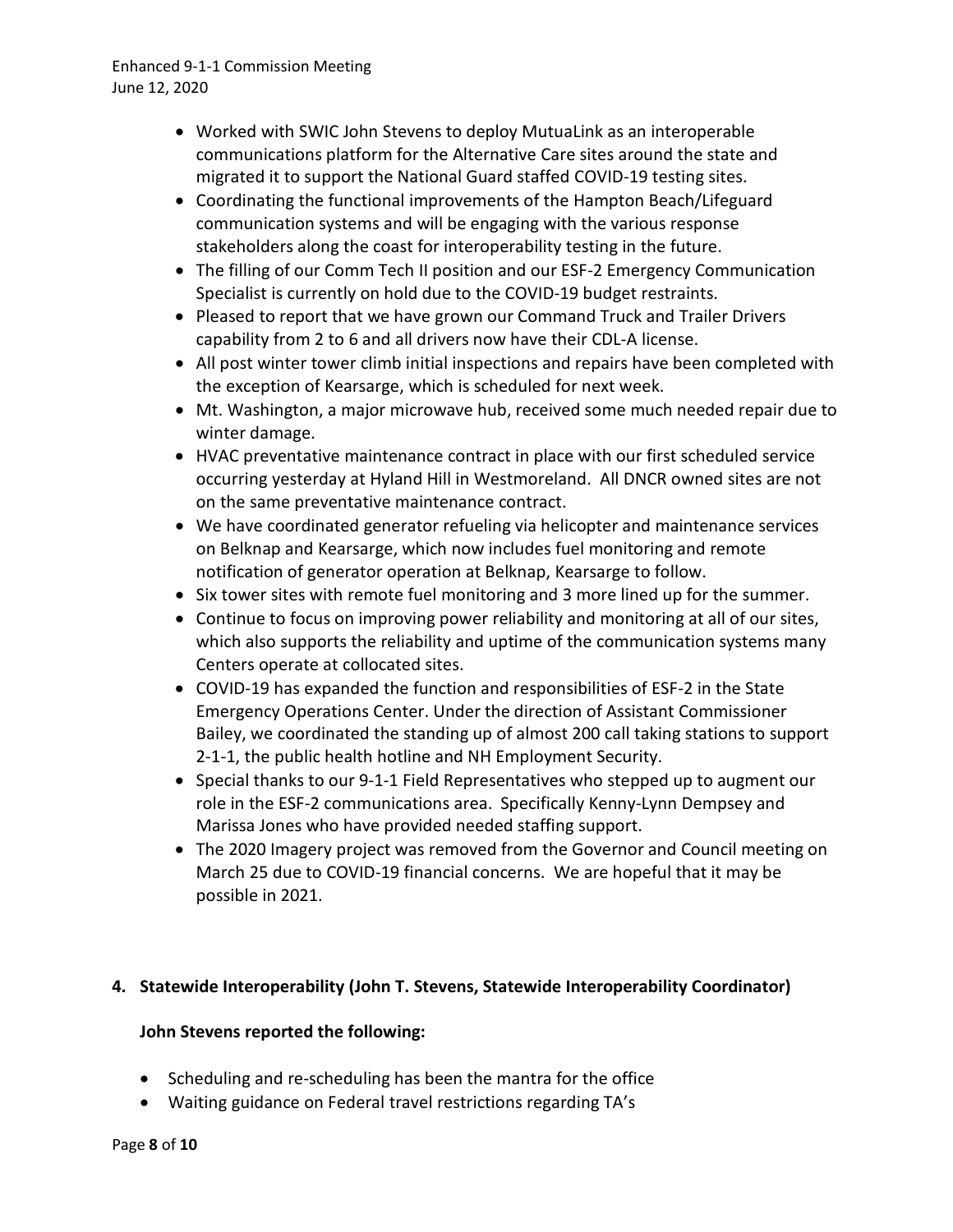- COMT August 10-14, 2020
- COMU September 15-17, 2020
- COML October 5-8, 2020
- FirstNet/AT &T RAN meeting
- FirstNet Summit in Fall 2020 in NH
- FirstNet Board meeting 2021 in NH
- Mutualink expansion due to COVID-19
- NCSWIC/SAFECOM December 7,-11, 2020 Pasadena, California

### **5. NH Bureau of Emergency Communication (Mark E. Doyle, Director)**

- 1. Update on Bureau
- Coordinated with Paula Booth at EAP to schedule a visit to the IPOC
- Pandemic tool training undertaken by PSAP employees
- Identified surge locations Radio Communications needs assessed
- Card #36 mapping product completed for the Governor's Daily report
- Data updates for the PSAP and for the local communication center's
- MEVO system set up and at the ready
- Working with locals, DHHS and AG's offices regarding MOU's processing and BOX.com account setup
- Training to begin for streamlined call processing and transfers (Police & Fire Calls)
- Conduct WebEx meetings with Admin Staff who are teleworking from home 3 times a week.
- Budget discussions for remainder of fiscal year as well as next biennium
- IT team re-deployed some existing workstations into our IMV/Trailer for rapid deployment in the event that either PSAP needs to be closed for cleaning
- Director's "re-opening" plan distancing plan created includes sanitization, scheduling, social distancing and screening
- P25 Radio project completed the T&A of one of the modules (WAVE)
- Peer Support Team Conference call to discuss steps during "re-opening"
- Commissioner Quinn had a discussion with PSAP members and participated in the presentation of "Telecommunicator of the Year" award to TC Drew
- Seabrook low band radio testing went very well with the modifications put in place; three towns need to have site visits for troubleshooting
- Assisting NHSP with protest preparations logistics and communications support

### **6. Contractor's Report (Robert Brown, INdigital)**

1. Report on Network

### **Robert Brown reported the following:**